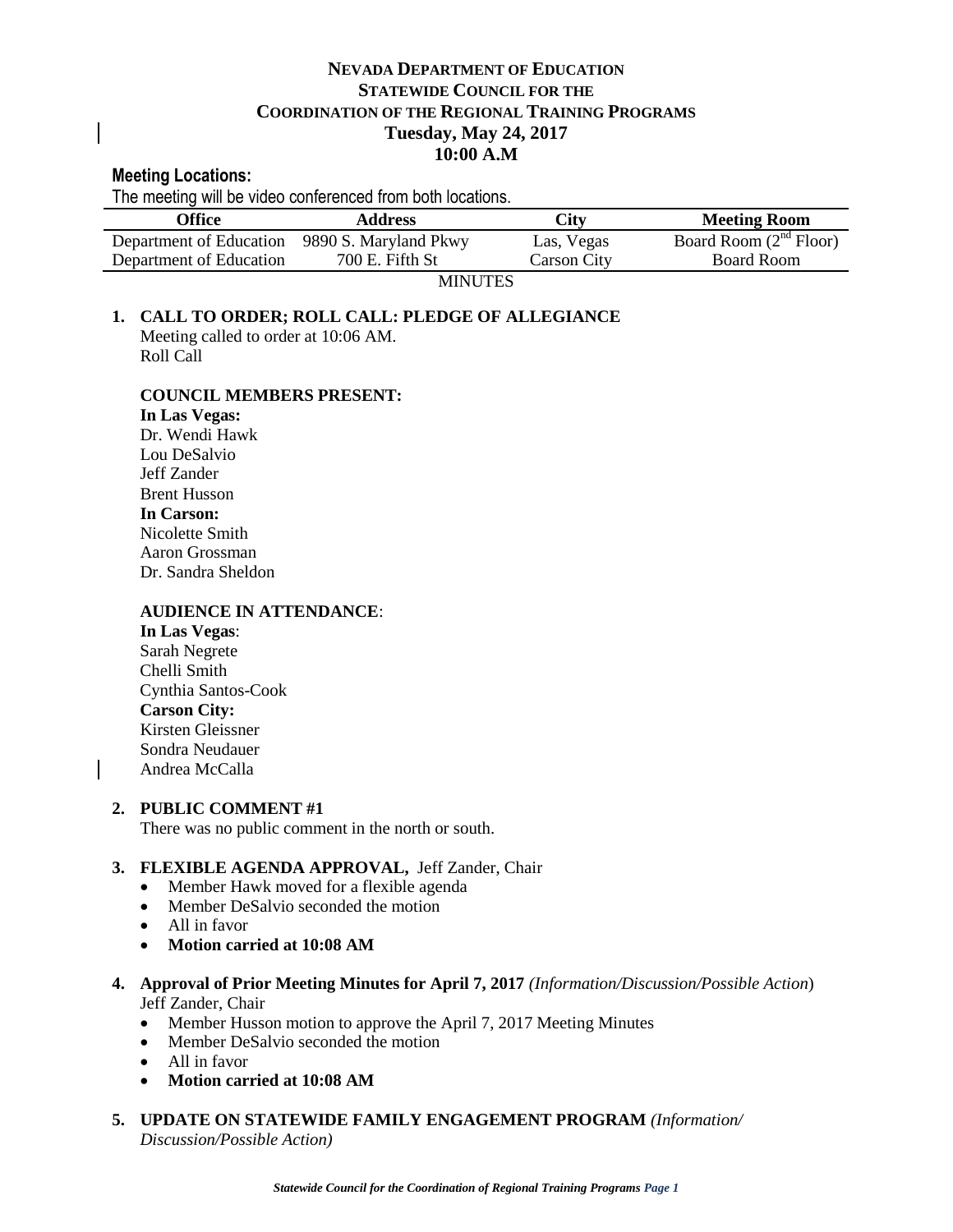At the April meeting the Council requested that the Office of Family Engagement and the RPDPs continue to collaborate on creating a statewide for schools and districts on effective Parent Engagement. The RPDP Family Engagement coordinators have been working to develop a workshop across the state, and it would be offered on a voluntary basis. Part of PIFE's charge would be to periodically report back to the Council on how many teachers have participated. The RPDPs will have another update for the Council in August.

Chair Zander asked how long is the workshop, and Sarah it's most likely going to be a fifteen hour workshop for credit. Chair Zander informed the Council that getting the Parental Involvement workshop started and ensuring participation is a priority of the Council. Member Hawk stated she hasn't heard any conversation about how schools are measuring Family Engagement and how data is collected. Cynthia answered that evaluating Family Engagement is a conversation she is having with other state's Family Engagement leaders. As a state, Nevada doesn't have one measure of Family Engagement and the PIFE Office is hoping to move in the direction of collecting more consistent data.

Member Husson requested an outline of the workshop. Sarah said the content is heavily based in the six standards in policy for Family Engagement.

Member Husson wanted to know how many teachers would receive the training. It would depend on how many principals request the workshop. Chair Zander stated that the training has to be somewhat varied from the standpoint that there are a number of Title I schools that have had an extensive Parental Involvement activity that has been going on since the early 2000s. He asked if the original initiatives the group has in place are going to differentiate the different teacher groups they'll be working with. Sarah answered that it is part of the needs assessment. Member DeSalvio asked why the workshop is not a condition of employment instead of being voluntary, and Sarah answered that the RPDPs don't employ the teachers. Cynthia added that for licensure, there is a NDE requirement that any newly licensed staff has a provision on their license mandating the completion of a Family Engagement course within the first three years of having their license. Teachers that aren't newly licensed have other options through RPDP and district initiatives. Chair Zander cannot wait to hear an update on this in August.

## **6. REGIONAL PROFESSIONAL DEVELOPMENT PROGRAM (RPDP) BUDGET**

## **PRESENTATION** *(Information/Discussion)*

The Legislature required the RPDP budgets to be approved by the Council. NDE Fiscal has looked over spreadsheets and timelines and Dena asked them to provide updates to the Council. The most immediate concerns are comparing what was in last year's budget to the upcoming biennium budget to be sure there are no necessary amendments before expenditures. Chair Zander expressed that there is no doubt that there have been adjustments made regarding moving money from different categories. Chair Zander stated that the Council will ensure that there aren't/weren't any changes above 10% for those particular categories. He then asked if Andrea feels comfortable starting FY18 under the assumption that those budgets will be approved in August, or would she like a meeting to be held for that in June. Andrea stated that those budgets were approved when they went through the biennial, so the Council should be fine with a meeting in August.

#### **7. LONG-RANGE PLANNING/COUNCIL WORK GROUP** *(Information/Discussion/Possible Action)*

There is no June or July meeting, so the next meeting will be August 15, 2017. The Family Engagement will continue in August.

## **8. FUTURE MEETING DATES AND AGENDA ITEMS** *(Information/Discussion)*

The next meeting is scheduled for August 15, 2017 and the Council will go ahead and schedule the next three meetings of the next FY. A Doodle poll will be sent prior to the August meeting so dates can be finalized at the August meeting. Member Husson wants to explore alignment of licensure and PD Standards and Requirements, and would like to know if it's appropriate for this panel to have that discussion and if they have any influence. If they do, then he would like to discuss systemic thinking on how to make RPDPs more effective in the classroom. Chair Zander thought that a great idea. There were no further suggestions in the north or south.